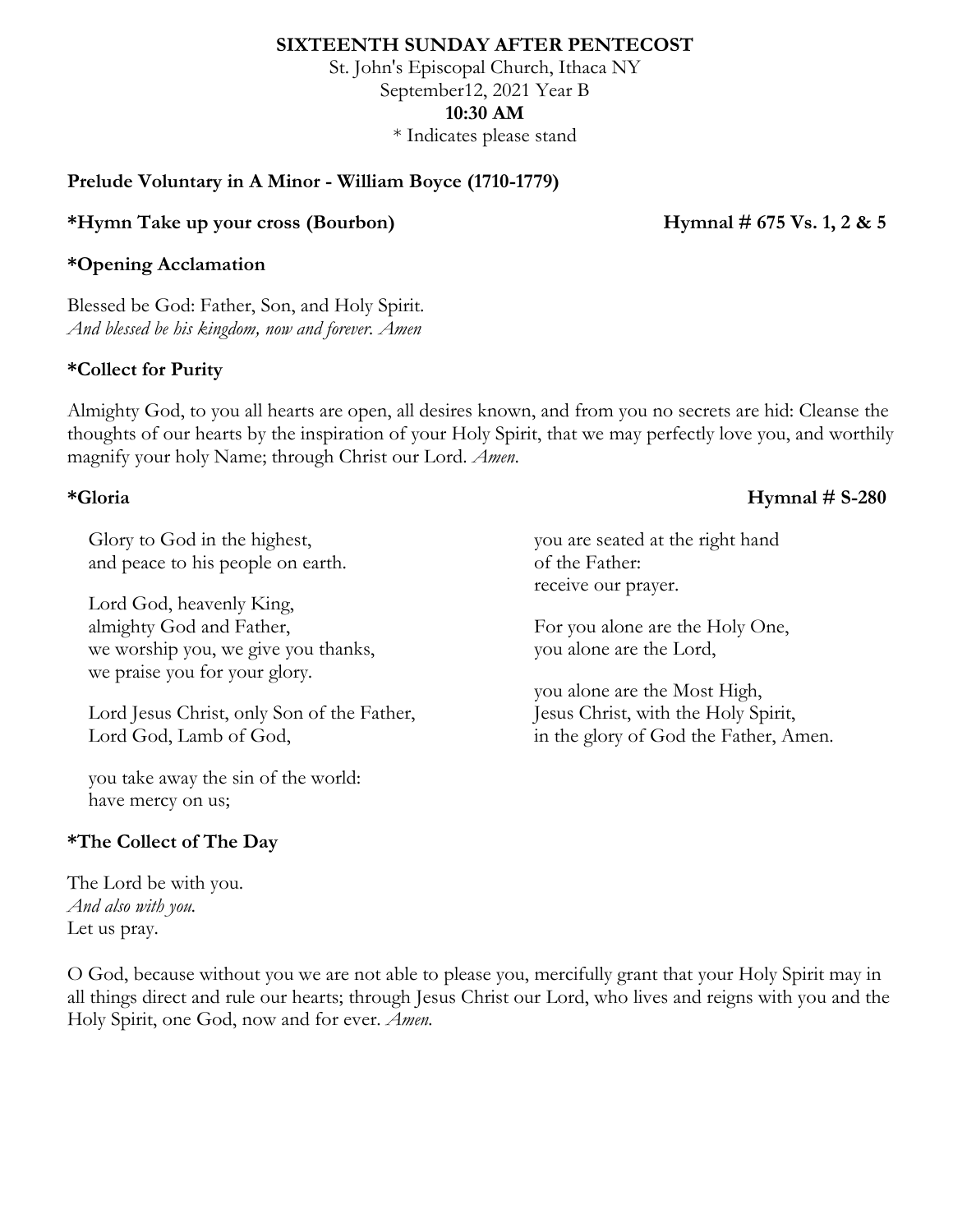### **The First Lesson` `Proverbs 1:20-33**

Wisdom cries out in the street; in the squares she raises her voice. At the busiest corner she cries out; at the entrance of the city gates she speaks: "How long, O simple ones, will you love being simple? How long will scoffers delight in their scoffing and fools hate knowledge? Give heed to my reproof; I will pour out my thoughts to you; I will make my words known to you. Because I have called and you refused, have stretched out my hand and no one heeded, and because you have ignored all my counsel and would have none of my reproof, I also will laugh at your calamity; I will mock when panic strikes you, when panic strikes you like a storm, and your calamity comes like a

whirlwind, when distress and anguish come upon you. Then they will call upon me, but I will not answer; they will seek me diligently, but will not find me. Because they hated knowledge and did not choose the fear of the Lord, would have none of my counsel, and despised all my reproof, therefore they shall eat the fruit of their way and be sated with their own devices. For waywardness kills the simple, and the complacency of fools destroys them; but those who listen to me will be secure

and will live at ease, without dread of disaster."

The Word of the Lord. Thanks be to God.

- 1 The heavens declare the glory of God, \* and the firmament shows his handiwork.
- 2 One day tells its tale to another, \* and one night imparts knowledge to another.
- 3 Although they have no words or language, \* and their voices are not heard,
- 4 Their sound has gone out into all lands, \*

and their message to the ends of the world.

5 In the deep has he set a pavilion for the sun; \*

it comes forth like a bridegroom out of his chamber;

it rejoices like a champion to run its course.

6 It goes forth from the uttermost edge of the heavens and runs about to the end of it again;

> \* nothing is hidden from its burning heat.

- 7 The law of the Lord is perfect and revives the soul; \* the testimony of the Lord is sure and gives wisdom to the innocent.
- 8 The statutes of the Lord are just and rejoice the heart; \* the commandment of the Lord is clear and gives light to the eyes.

#### **Psalm 19 Caeli enarrant**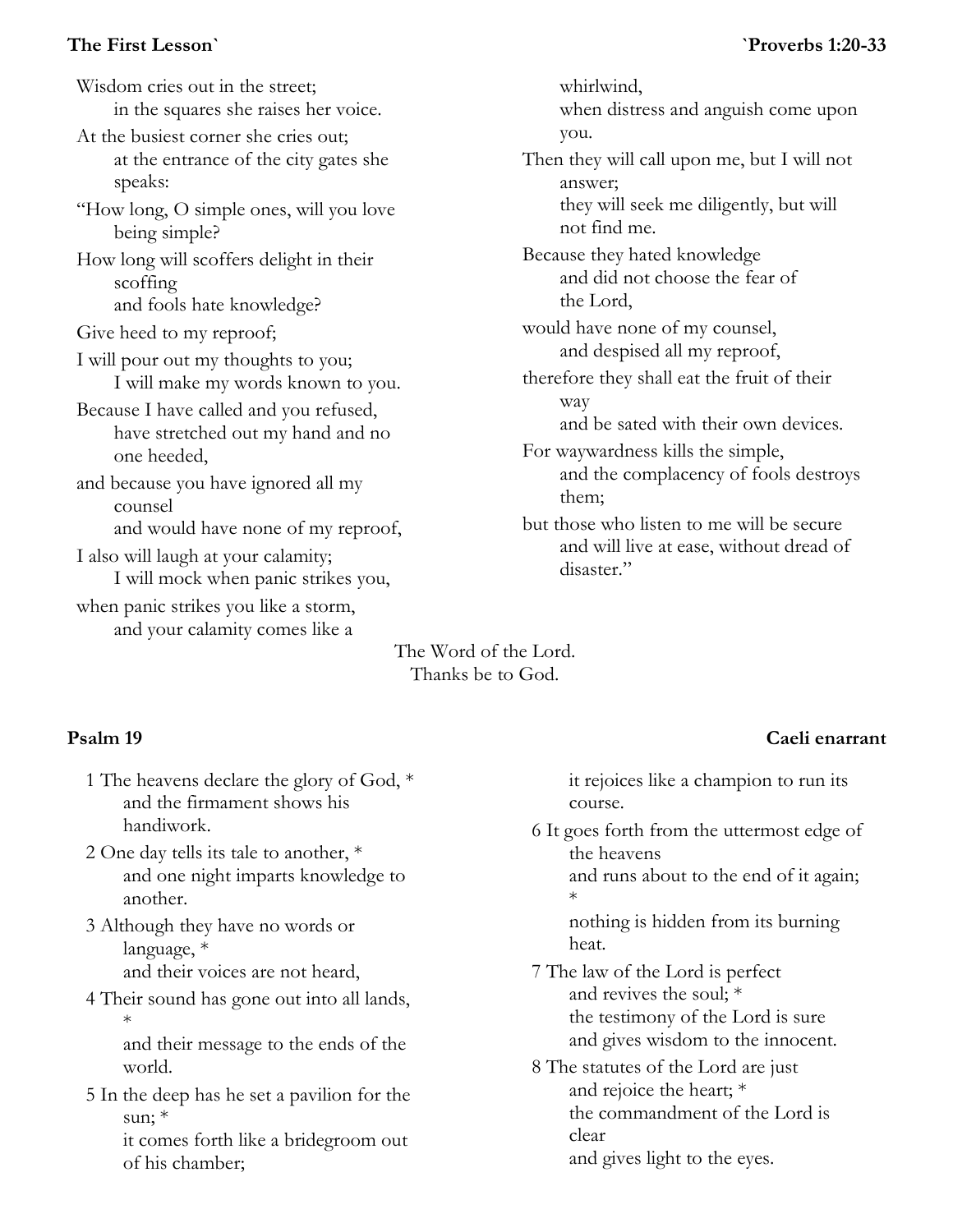- 9 The fear of the Lord is clean and endures for ever; \* the judgments of the Lord are true and righteous altogether.
- 10 More to be desired are they than gold, more than much fine gold, \* sweeter far than honey, than honey in the comb.
- 11 By them also is your servant enlightened, \* and in keeping them there is great reward.

## **The Epistle Reading James 3:1-12**

12 Who can tell how often he offends? \* cleanse me from my secret faults.

13 Above all, keep your servant from presumptuous sins; let them not get dominion over me; \* then shall I be whole and sound, and innocent of a great offense.

14 Let the words of my mouth and the meditation of my heart be acceptable in your sight, \* O Lord, my strength and my redeemer.

Not many of you should become teachers, my brothers and sisters, for you know that we who teach will be judged with greater strictness. For all of us make many mistakes. Anyone who makes no mistakes in speaking is perfect, able to keep the whole body in check with a bridle. If we put bits into the mouths of horses to make them obey us, we guide their whole bodies. Or look at ships: though they are so large that it takes strong winds to drive them, yet they are guided by a very small rudder wherever the will of the pilot directs. So also the tongue is a small member, yet it boasts of great exploits.

How great a forest is set ablaze by a small fire! And the tongue is a fire. The tongue is placed among our members as a world of iniquity; it stains the whole body, sets on fire the cycle of nature, and is itself set on fire by hell. For every species of beast and bird, of reptile and sea creature, can be tamed and has been tamed by the human species, but no one can tame the tongue-- a restless evil, full of deadly poison. With it we bless the Lord and Father, and with it we curse those who are made in the likeness of God. From the same mouth come blessing and cursing. My brothers and sisters, this ought not to be so. Does a spring pour forth from the same opening both fresh and brackish water? Can a fig tree, my brothers and sisters, yield olives, or a grapevine figs? No more can salt water yield fresh.

> The Word of the Lord. Thanks be to God.

### **\*The Gospel Reading Mark 8:27-38**

## The Holy Gospel of our Lord Jesus Christ according to Mark. Glory to you, Lord Christ.

Jesus went on with his disciples to the villages of Caesarea Philippi; and on the way he asked his disciples, "Who do people say that I am?" And they answered him, "John the Baptist; and others, Elijah; and still others, one of the prophets." He asked them, "But who do you say that I am?" Peter answered him, "You are the Messiah." And he sternly ordered them not to tell anyone about him.Then he began to teach them that the Son of Man must undergo great suffering, and be rejected by the elders, the chief priests, and the scribes, and be killed, and after three days rise again. He said all this quite openly. And Peter took him aside and began to rebuke him. But turning and looking at his disciples, he rebuked Peter and said, "Get behind me, Satan! For you are setting your mind not on divine things but on human things."

He called the crowd with his disciples, and said to them, "If any want to become my followers, let them deny themselves and take up their cross and follow me. For those who want to save their life will lose it, and those who lose their life for my sake, and for the sake of the gospel, will save it. For what will it profit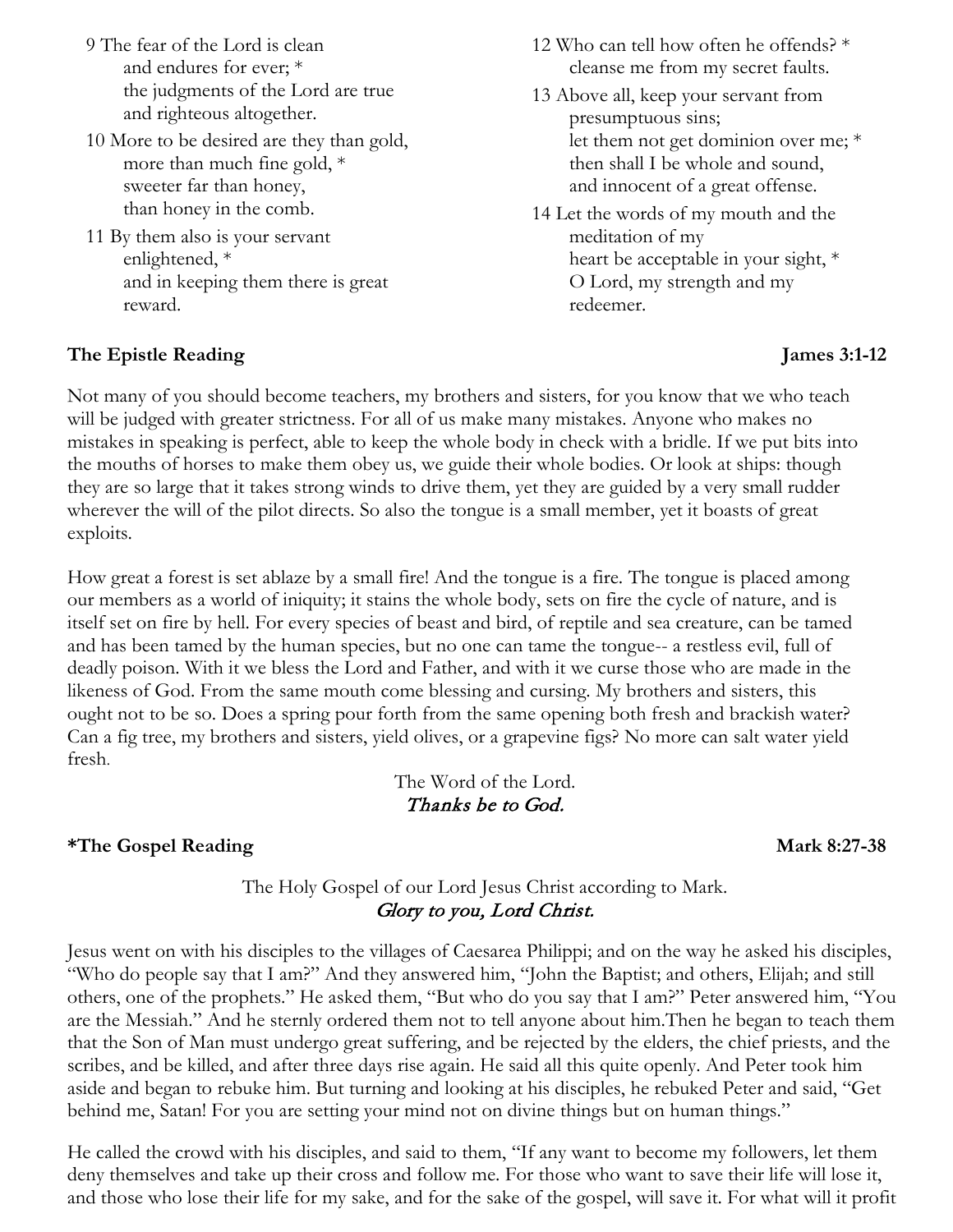them to gain the whole world and forfeit their life? Indeed, what can they give in return for their life? Those who are ashamed of me and of my words in this adulterous and sinful generation, of them the Son of Man will also be ashamed when he comes in the glory of his Father with the holy angels."

# The Gospel of the Lord. Praise to you, Lord Christ.

**\*The Nicene Creed**

# **The Sermon The Rev. Megan Castellan**

| We believe in one God,                                                                                                                | On the third day he rose again                                                                        |
|---------------------------------------------------------------------------------------------------------------------------------------|-------------------------------------------------------------------------------------------------------|
| the Father, the Almighty,                                                                                                             | in accordance with the Scriptures;                                                                    |
| maker of heaven and earth,                                                                                                            | he ascended into heaven                                                                               |
| of all that is, seen and unseen.                                                                                                      | and is seated at the right hand of the Father.                                                        |
| We believe in one Lord, Jesus Christ,<br>the only Son of God,<br>eternally begotten of the Father,<br>God from God, Light from Light, | He will come again in glory to judge the living<br>and the dead,<br>and his kingdom will have no end. |
| true God from true God,                                                                                                               | We believe in the Holy Spirit, the Lord, the giver                                                    |
| begotten, not made,                                                                                                                   | of life,                                                                                              |
| of one Being with the Father.                                                                                                         | who proceeds from the Father and the Son.                                                             |
| Through him all things were made.                                                                                                     | With the Father and the Son he is worshiped                                                           |
| For us and for our salvation                                                                                                          | and glorified.                                                                                        |
| he came down from heaven:                                                                                                             | He has spoken through the Prophets.                                                                   |
| by the power of the Holy Spirit                                                                                                       | We believe in one holy catholic and apostolic                                                         |
| he became incarnate from the Virgin Mary,                                                                                             | Church.                                                                                               |
| and was made man.                                                                                                                     | We acknowledge one baptism for the                                                                    |
| For our sake he was crucified under Pontius                                                                                           | forgiveness of sins.                                                                                  |
| Pilate;                                                                                                                               | We look for the resurrection of the dead,                                                             |
| he suffered death and was buried.                                                                                                     | and the life of the world to come. Amen.                                                              |

# **\*The Prayers of the People**

God grants the blessing of hope to all who listen to the Divine Voice. Let us hear Jesus' invitation to prayer as we join together in the offering of our intercessions, responding to each petition by saying, "Savior, be with us."

+ For the gift of wisdom, that the Church, the community of the baptized, may reveal the eternal light of Christ's generosity to those who live in the dark corners of poverty and despair; let us pray. *Savior, be with us.*

+ For those who serve in prisons, nursing facilities, the military branches of our country, homeless shelters, and soup kitchens, that they may be renewed by God's love; let us pray. *Savior, be with us.*

+ For peace among peoples and nations, that words of blessing may overcome curses, and the power of God spare us from the temptations of Satan; let us pray. *Savior, be with us.*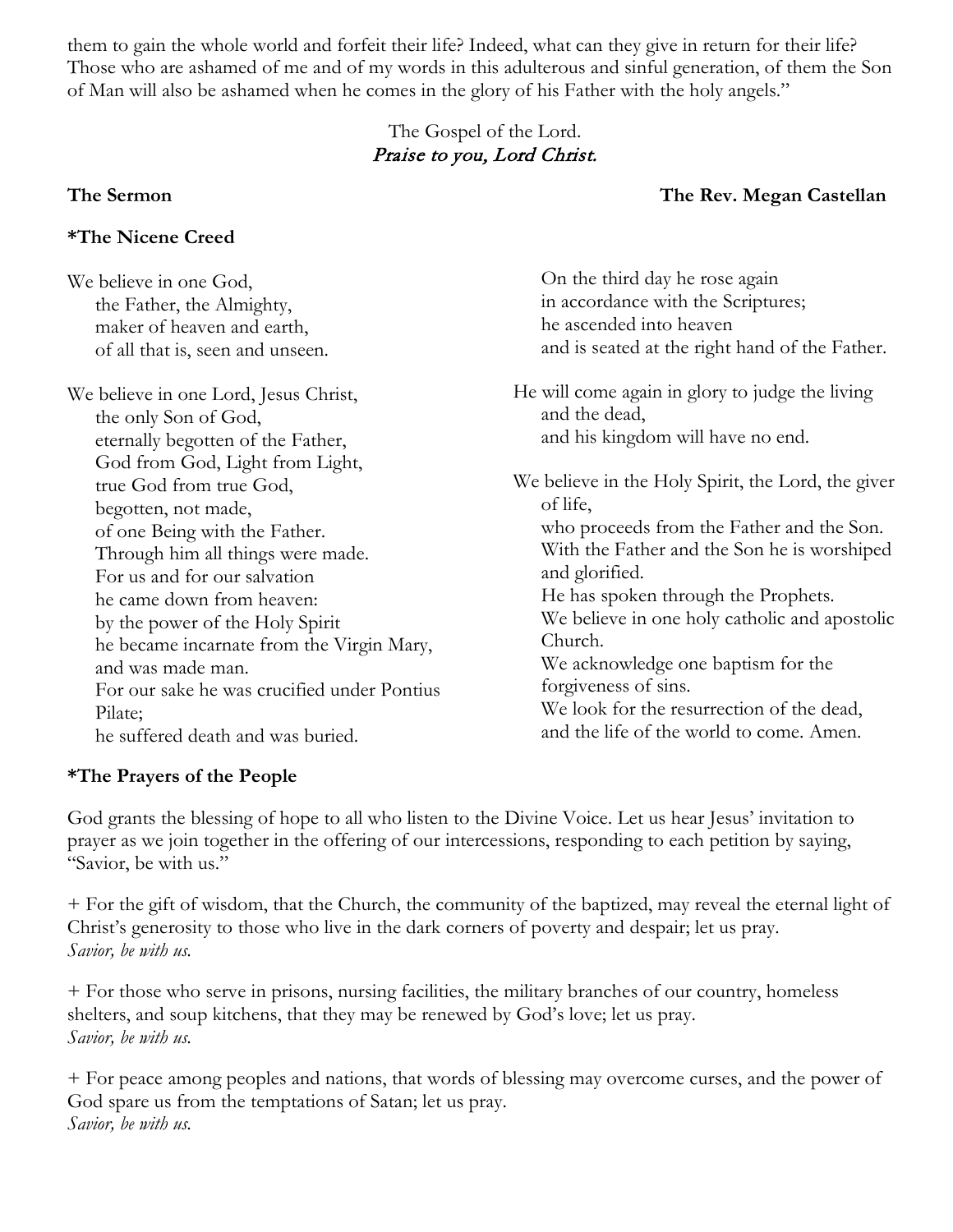+ For those who cast aspersions upon others, that they may deny themselves the luxury of gossip, pick up their cross, and follow in the ways of Jesus; let us pray. *Savior, be with us.*

+ For a spiritual renewal amongst Christians throughout the western world, that we may express a joyful faith that is everywhere present in developing nations, and attract others to become followers of the Way; let us pray.

*Savior, be with us.*

+ For the faithful departed, that they may be received into the glorious company of the saints in light; let us pray.

*Savior, be with us.*

Joining our prayers with those who call for sound judicial systems and honest government, we continue our petitions. |

For the special needs and concerns of this congregation, and especially for:

| Christina | Carl  | Penny    | Felice   |
|-----------|-------|----------|----------|
| Amelia    | Cindy | Giovanna | Edith    |
| Dani      | Dan   | Vivian   | Lorraine |
| Mary      | Wes   | Tom      | John     |
| Tom       | Jean  | Sara     | Theodore |

For those celebrating the anniversary of their birth this week: Sheri Johnson

# **Confession of Sin**

Let us confess our sins against God and our neighbor.

*Most merciful God, we confess that we have sinned against you in thought, word, and deed, by what we have done, and by what we have left undone. We have not loved you with our whole heart; we have not loved our neighbors as ourselves. We are truly sorry and we humbly repent. For the sake of your Son Jesus Christ, have mercy on us and forgive us; that we may delight in your will, and walk in your ways, to the glory of your Name. Amen.*

Almighty God have mercy on you, forgive you all your sins through our Lord Jesus Christ, strengthen you in all goodness, and by the power of the Holy Spirit keep you in eternal life. *Amen.*

# **\*The Peace Please remain in your pew. Wave!**

The peace of the Lord be always with you. And also with you.

### **Announcements & Welcome**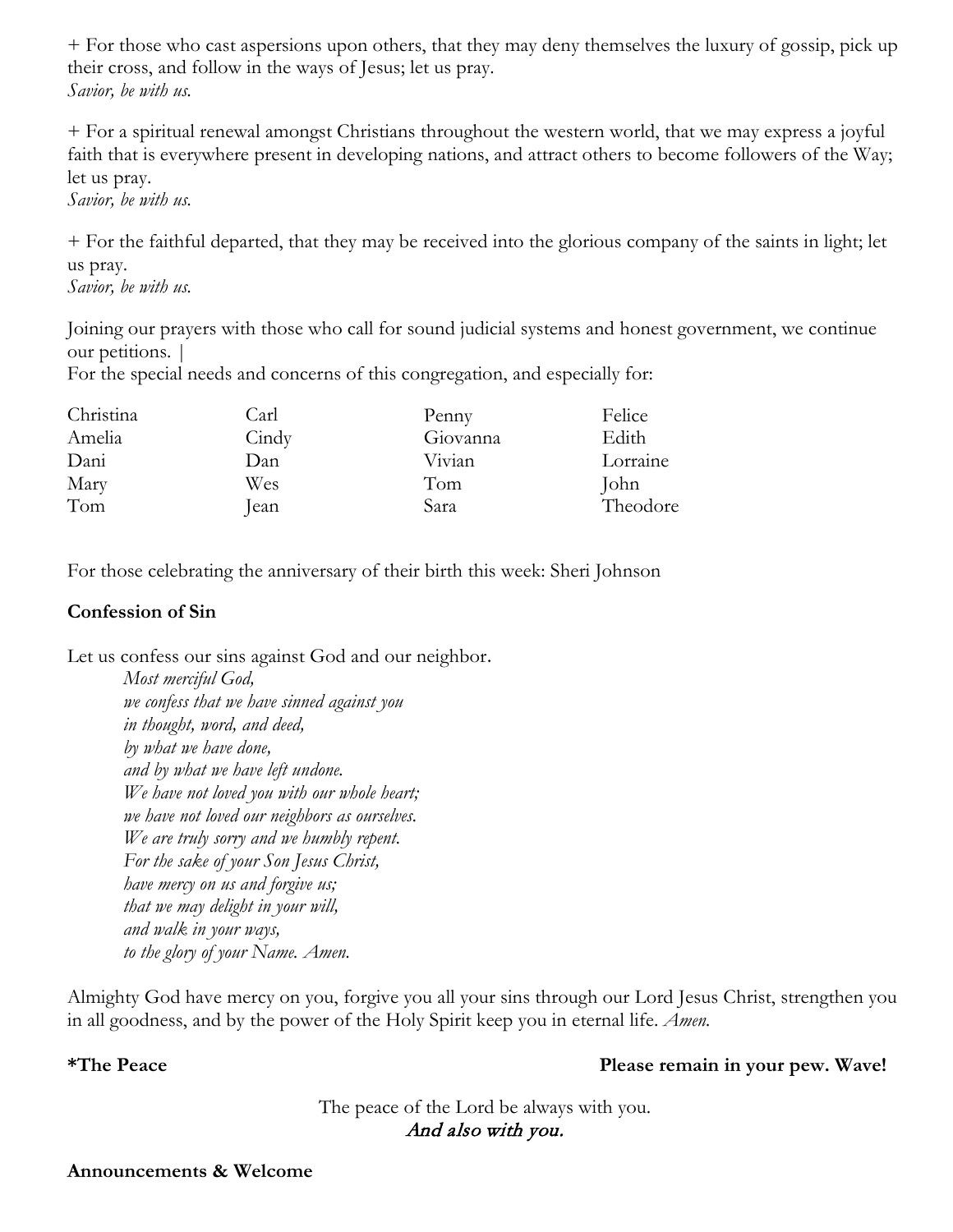# **Organ Offertory:** Pastorale **- William Walond (1725-1770)**

# **\*Presentation Hymn Draw Nigh and Take (Song 46) Hymnal # 328 Vs. 1-5**

# **\*The Great Thanksgiving Expanded Language Prayer A**

**Celebrant:** The Lord be with you. **People**: And also with you **Celebrant:** Lift up your hearts **People:** We lift them to the Lord **Celebrant:** Let us give thanks to the Lord our God. **People:** It is right to give our thanks and praise.

**Celebrant**: *continuing:* Therefore we praise you, joining our voices with Angels and Archangels and with all the company of heaven, who forever sing this hymn to proclaim the glory of your Name:

# **Holy, holy, holy (Sanctus) Hymnal # S-130**

Holy, Holy, Holy Lord, God of power and might, heaven and earth are full of your glory. Hosanna in the highest. Blessed is he who comes in the name of the Lord. Hosanna in the highest

Holy and gracious God: In your infinite love you made us for yourself; And when we had fallen into sin and became subject to evil and death, you, in your mercy, Sent Jesus Christ, your only and eternal Son, to share our human nature, to live and die as one of us, to reconcile us to you, The God and maker of all.

Jesus stretched out his arms upon the cross, and offered himself, in obedience to your will, a perfect sacrifice for the whole world.

On the night he was handed over to suffering and death, Our Savior Jesus Christ took bread; and when he had given thanks to you, He broke it, and gave it to his disciples, and said, "Take, eat: This is my Body, which is given for you. Do this for the remembrance of me."

After supper, Jesus took the cup of wine; And when he had given thanks, He gave it to them, and said "Drink this, all of you: This is my Blood of the New Covenant, which is shed for you and for many for the forgiveness of sins. Whenever you drink it, do this for the remembrance of me."

Therefore, we proclaim the mystery of faith:

# *Christ has died Christ is risen Christ will come again.*

We celebrate the memorial of our redemption, Almighty God, In this sacrifice of praise and thanksgiving. Recalling Christ's death, resurrection, and ascension, we offer you these gifts.

Sanctify them by your Holy Spirit To be for your people the Body and Blood of your Son, the holy food and drink of new and unending life in Christ.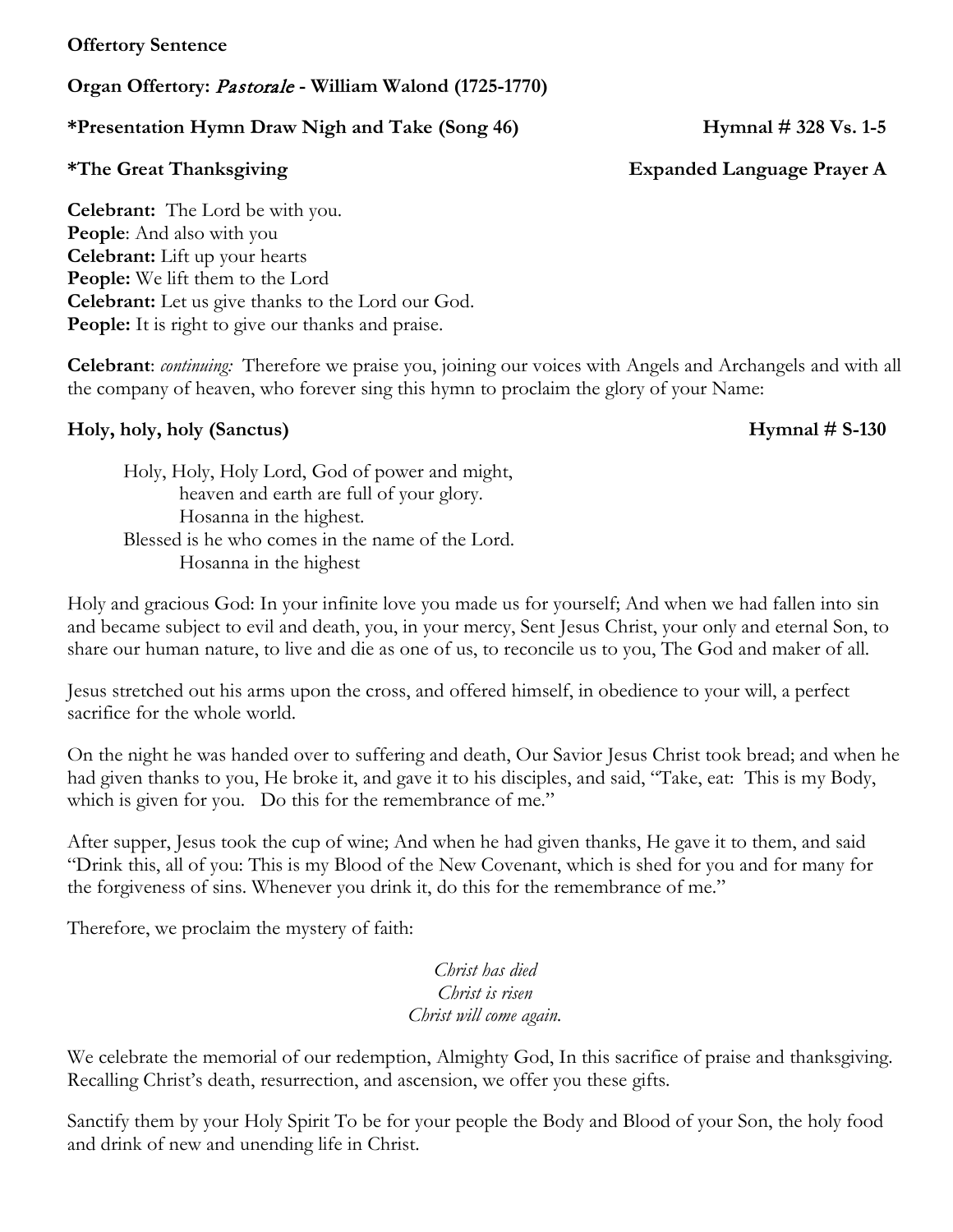Sanctify us also that we may faithfully receive this holy Sacrament, and serve you in unity, constancy, and peace; And at the last day, bring us with all your saints into the joy of your eternal kingdom.

All this we ask through Jesus Christ our Savior. By Christ, and with Christ, and in Christ, in the unity of the Holy Spirit all honor and glory is yours, Almighty God, now and forever. Amen.

# **The Lord's Prayer**

**Fraction**

# **Lamb of God (Agnus Dei) Hymnal # S-164**

# **The Communion of the People**

*All people are invited to the Lord's Table. Eucharist will be distributed in the form of the bread with wine available for intincture. Please come forward in a single line in the center aisle to receive. Wait to remove your mask until you return to your seat, and then replace it after consuming the Sacrament.* 

### **Post Communion Prayer**

Eternal God, heavenly Father, you have graciously accepted us as living members of your Son our Savior Jesus Christ, and you have fed us with spiritual food in the Sacrament of his Body and Blood. Send us now into the world in peace, and grant us strength and courage to love and serve you with gladness and singleness of heart; through Christ our Lord. Amen.

### **Blessing**

\*Hymn I Have Decided to Follow Jesus (Assam) **Hymnal # L 136** 

**Dismissal**

**Postlude** Movement for Diapasons - William Boyce (1710-1779)

**Liturgical Ministers** Daniella Ripperton, Susie Backstrom, Sara Van Looy

*Service Music Sung by the St. John's Cyber Choir*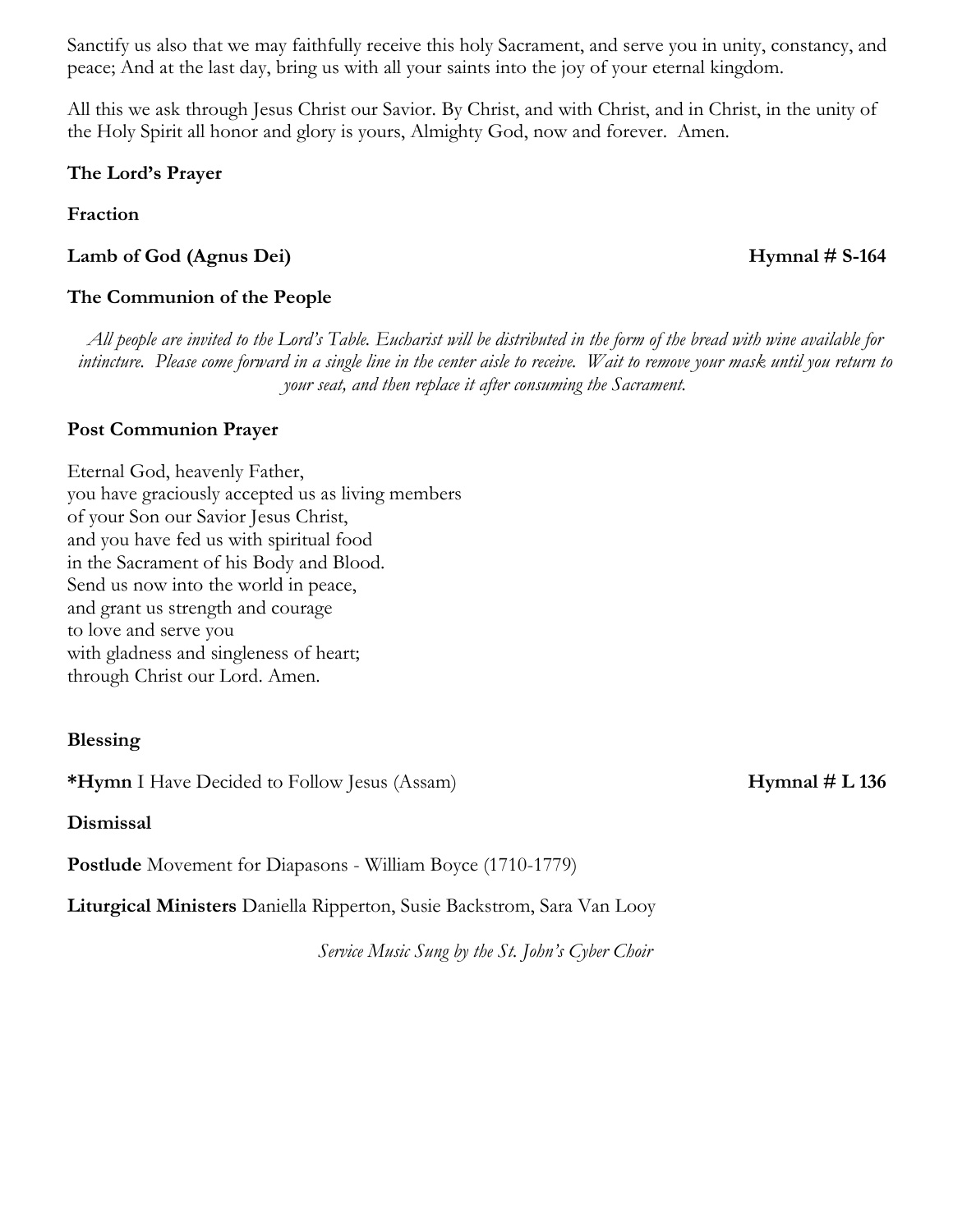

Music: Bourbon, melody att. Freeman Lewis (1780-1859)

 ${\bf L} {\bf M}$ 

 $\hat{\mathbf{e}}_0$ 

The Hymnal 1982, Copyright © 1985 by The Church Pension Fund. Used by permission. OneLicense # A-724223. All rights reserved.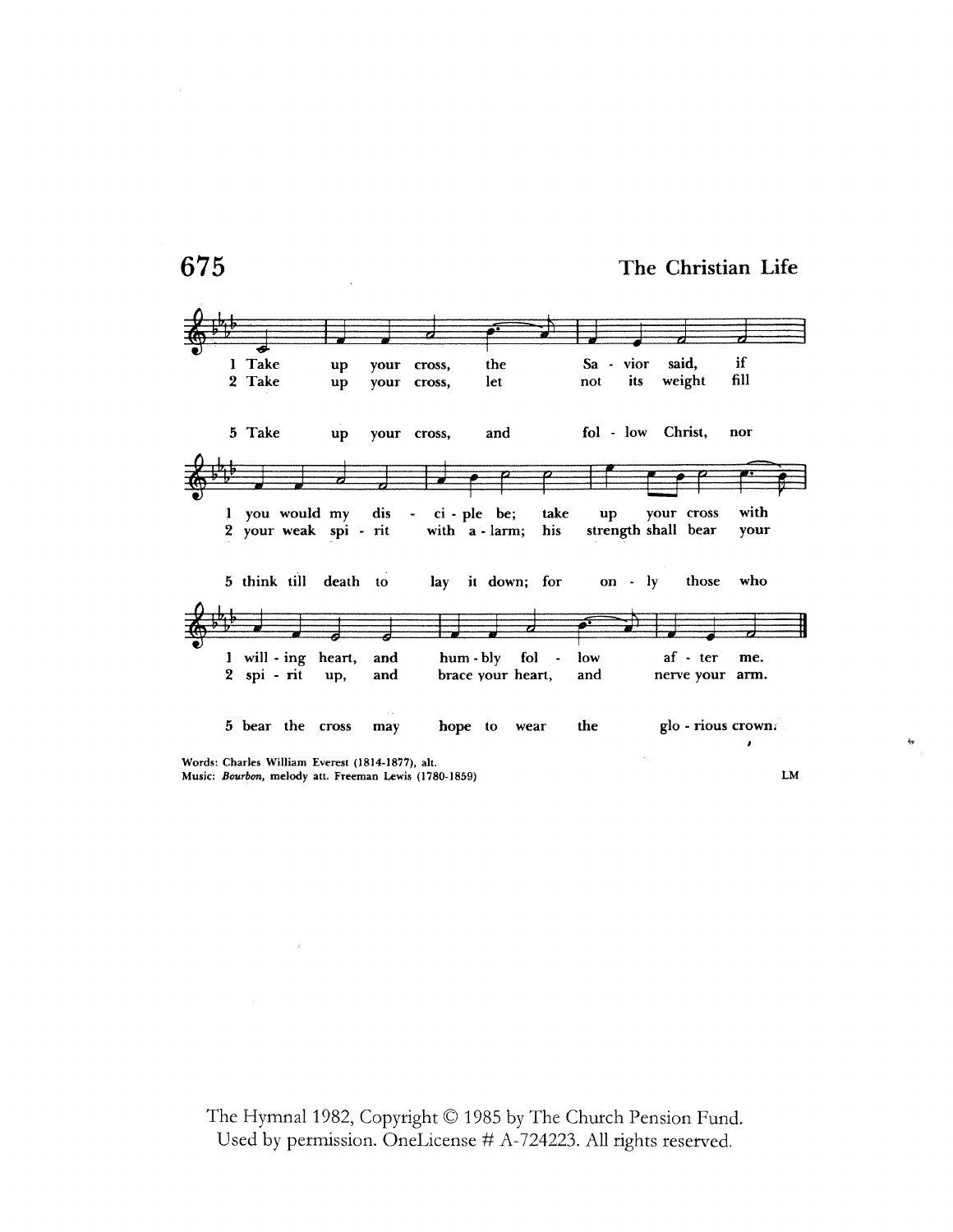

**Glory** to God Gloria in excelsis



The Hymnal 1982, Copyright © 1985 by The Church Pension Fund. All rights reserved. Used by permission. OneLicense # A-724223

 $\bar{z}$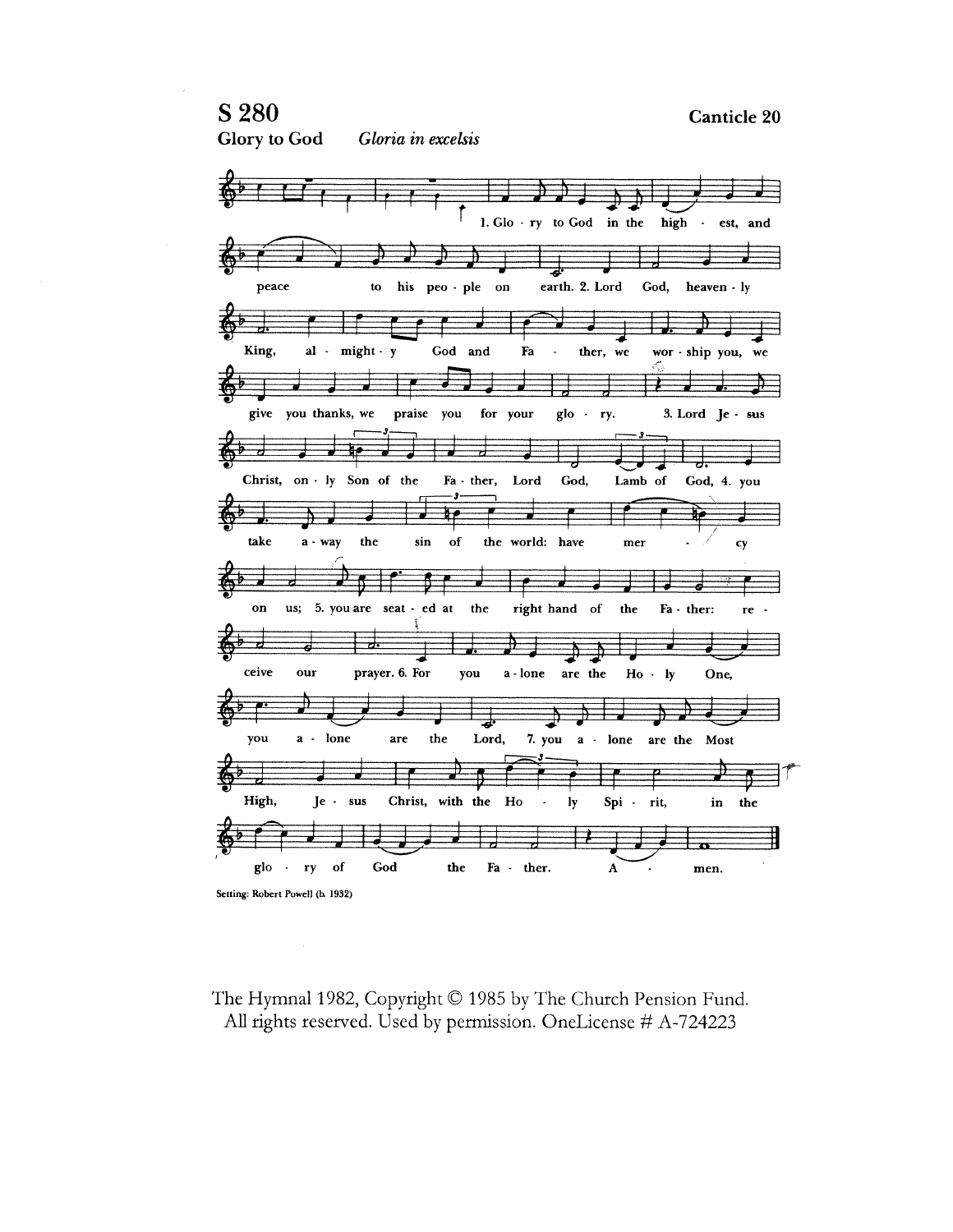

Words: Bangor Antiphoner, ca. 690; tr. John Mason Neale (1818-1866), alt. Music: Song 46, melody and bass Orlando Gibbons (1583-1625); harm. The English Hymnal, 1906

The Hymnal 1982, Copyright © 1985 by The Church Pension Fund. Used by permission. OneLicense # A-724223. All rights reserved.

10.10

ê.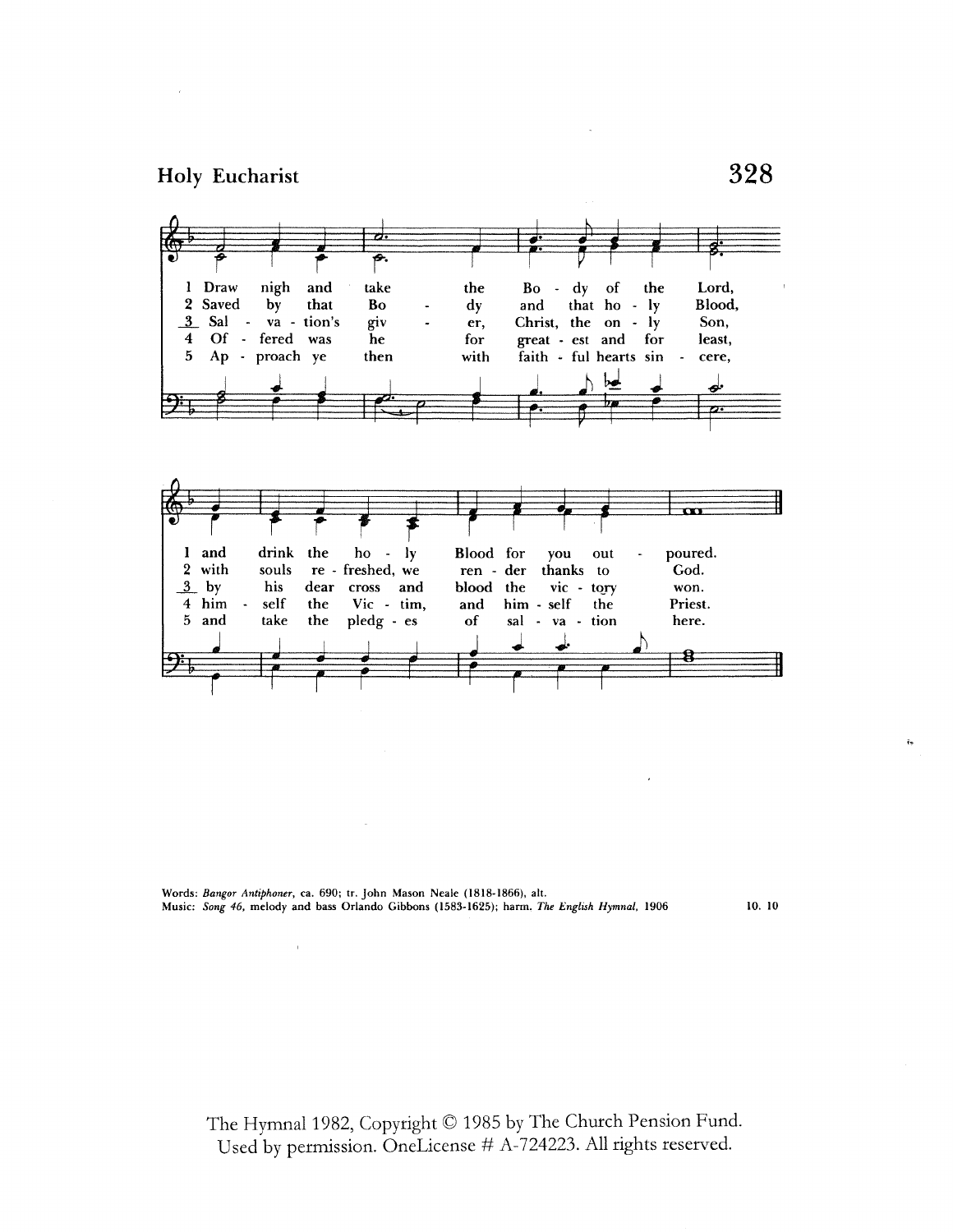#### **SANCIUS**



Music: Deutsche Messe, Franz Schubert, 1797-1828; adapt. by Richard Proulx, © 1985, 1989, GIA Publications, Inc.

 $\bullet$ 



Music: Deutsche Messe, Franz Schubert, 1797-1828, adapt. by Richard Proulx, © 1985, 1989, GIA Publications, Inc.

Used by permission. OneLicense # A-724223. All rights reserved.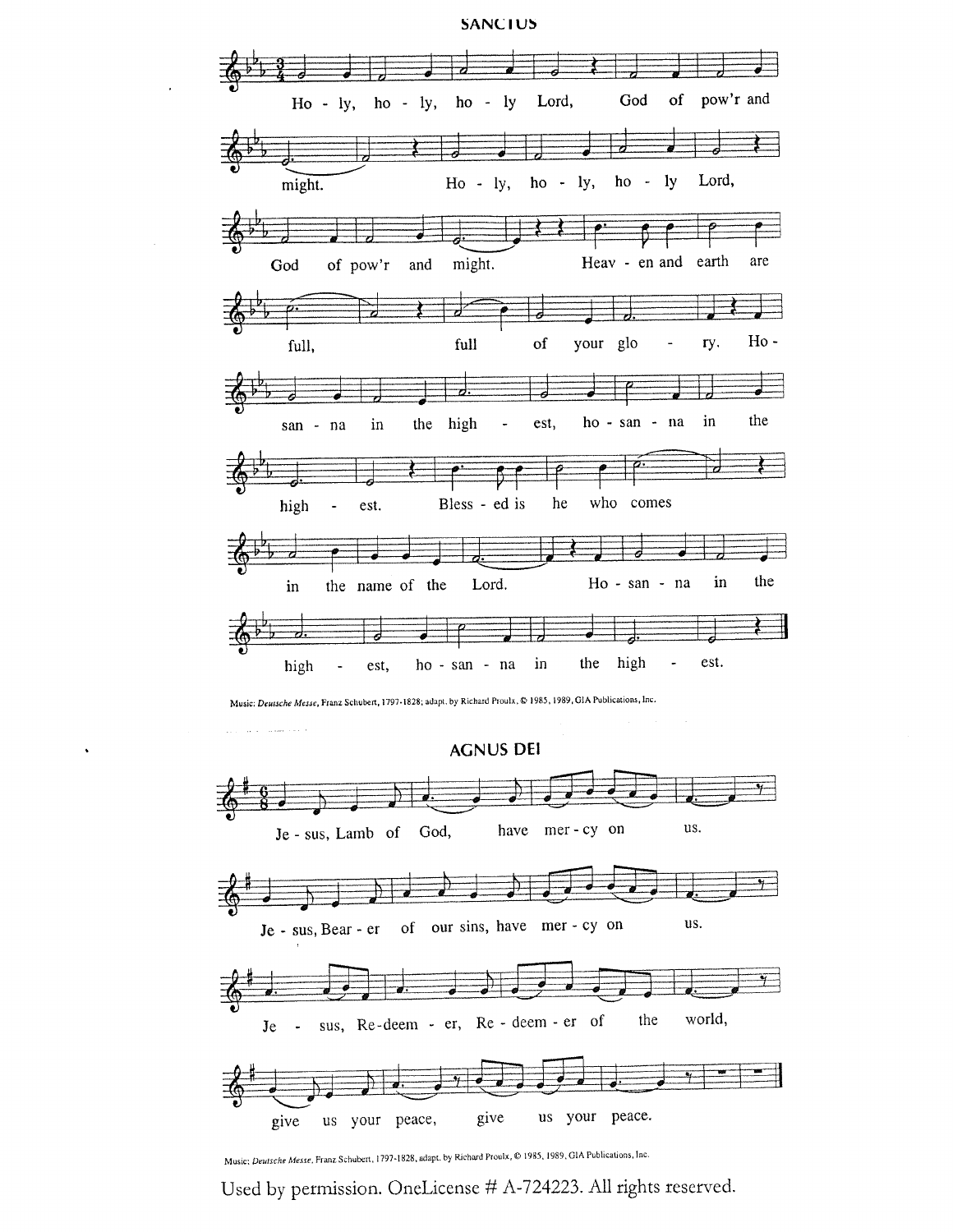$\hat{\mathbf{e}}_0$ 



Lift Every Voice and Sing II, Copyright © 1993 by The Church Pension Fund. Used by permission. OneLicense # A-724223. All rights reserved.